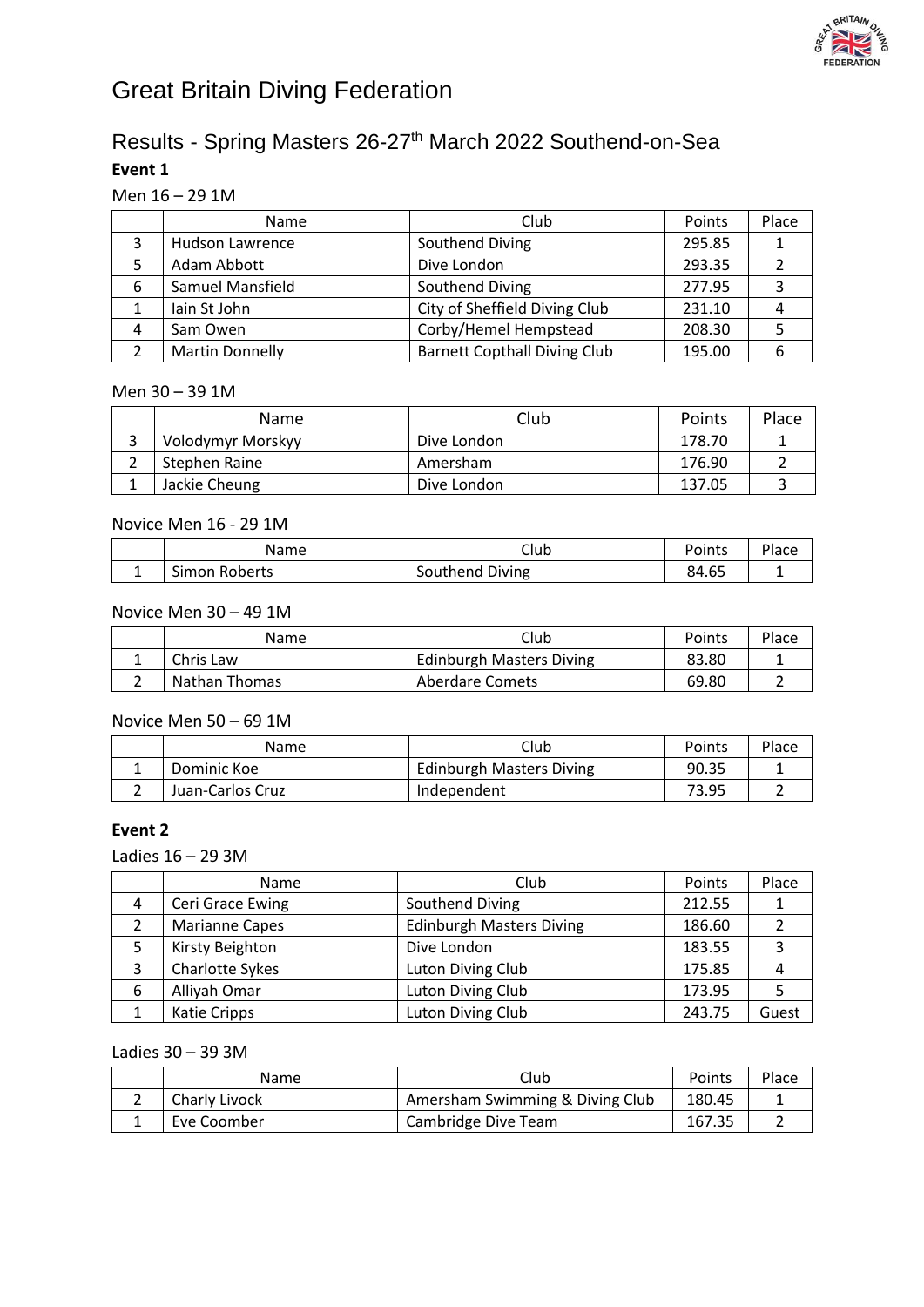

Novice Ladies 30 – 49 3M

| Name          | Club                            | Points | Place |
|---------------|---------------------------------|--------|-------|
| Anna Pleszko  | Amersham Swimming & Diving Club | 93.55  |       |
| Lucy Jones    | Amersham Swimming & Diving Club | 72.85  |       |
| Aileen Jordan | <b>Edinburgh Masters Diving</b> | 71.15  |       |

# **Event 4**

Men 50 – 59 1M

| Name                  | Club                            | Points | Place |
|-----------------------|---------------------------------|--------|-------|
| Shaun Tesh            | City of Sheffield Diving Club   | 225.20 |       |
| Shiraz Shamshudin     | Amersham Swimming & Diving Club | 194.10 |       |
| <b>Richard Thomas</b> | <b>Edinburgh Masters Diving</b> | 171.35 |       |

#### Men 60 – 69 1M

| <b>Name</b> | Club                          | Points | Place |
|-------------|-------------------------------|--------|-------|
| lan Hammond | Southampton Diving Academy    | 195.65 |       |
| John Whitby | Corby Steel                   | 156.50 |       |
| Paul Rhodes | City of Sheffield Diving Club | 145.65 |       |

#### Men 70 – 79 1M

|   | Name        | Club                 | Points | Place |
|---|-------------|----------------------|--------|-------|
| - | Jim McNally | Highgate Diving Club | 163.20 |       |
|   | Dave Halley | Cotswold Diving      | 132.50 |       |

# **Lunch**

## **Event 5**

Ladies 40 – 49 3M

|   | Name           | Club                            | Points | Place |
|---|----------------|---------------------------------|--------|-------|
|   | Jo Skinner     | <b>Edinburgh Masters Diving</b> | 210.95 |       |
| 5 | Naomi McBane   | Cotswold Diving Club/MAC        | 206.05 |       |
|   | Kelly Warwick  | Amersham Swimming & Diving Club | 156.25 |       |
| 4 | Daiva Edwards  | Dive London                     | 153.85 |       |
|   | Helen Longmuir | <b>MAC/Aberdare Comets</b>      | 149.35 |       |
| 6 | Sarah Smith    | <b>MAC</b>                      | 148.40 |       |

## Ladies 50 – 59 3M

| Name           | Club                        | Points | Place |
|----------------|-----------------------------|--------|-------|
| Carolyn Haith  | Cambridge Dive Team         | 165.95 |       |
| Kay Neale      | Dundee City Aquatics Diving | 132.75 |       |
| Caroline Moore | City of Sheffield           | 116.95 |       |

Ladies 60 – 69 3M

| Name                 | Club                            | Points | Place |
|----------------------|---------------------------------|--------|-------|
| Barbara McNally      | Highgate Diving Club            | 152.90 |       |
| Charlotte Bornebusch | <b>High Diving Denmark</b>      | 131.55 |       |
| Janette Wood         | <b>Edinburgh Masters Diving</b> | 118.85 |       |

Ladies 70 – 79 3M

| Name          | Club            | Points | Place |
|---------------|-----------------|--------|-------|
| Jenni Cluskev | Southend Diving | 143.10 |       |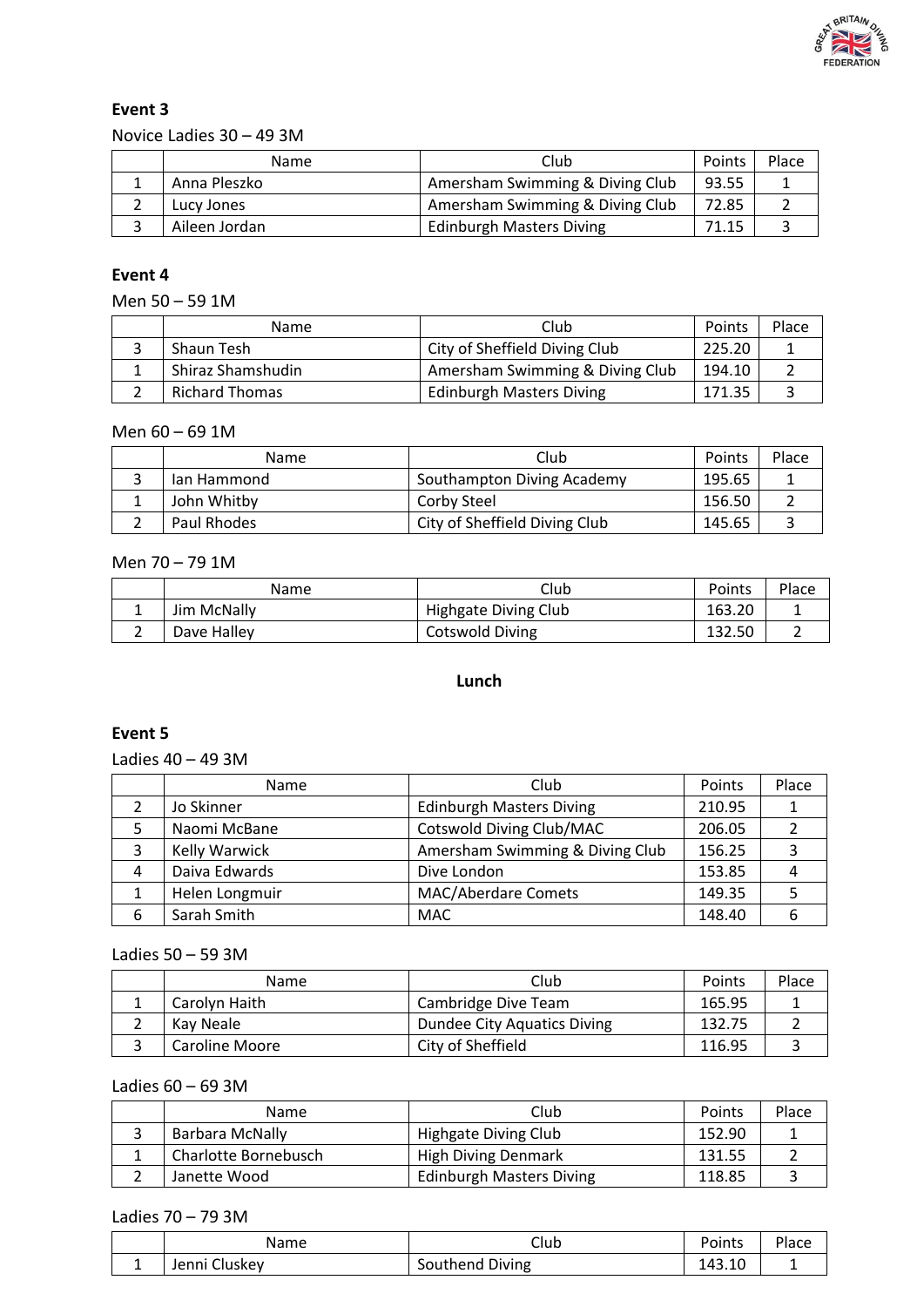

Men 40 – 49 1M

|   | Name                    | Club                            | Points | Place |
|---|-------------------------|---------------------------------|--------|-------|
|   | Justin Arienti          | Dive London/Kinds of Hearts     | 215.00 |       |
|   | <b>Patrick Phillips</b> | <b>Aberdare Comets</b>          | 200.75 |       |
| 4 | Adrian Ashby            | <b>Edinburgh Masters Diving</b> | 194.00 |       |
|   | Shaun Brown             | <b>Burscough Diving Club</b>    | 184.25 |       |
|   | Kenton D'Mellow         | <b>Edinburgh Masters Diving</b> | 149.25 |       |

# **PLATFORM**

# **Event 7**

Men 50 – 59 P/F

| <b>Name</b>           | Club                            | Points | Place |
|-----------------------|---------------------------------|--------|-------|
| Shaun Tesh            | City of Sheffield Diving Club   | 175.45 |       |
| Shiraz Shamshudin     | Amersham Swimming & Diving Club | 165.25 |       |
| <b>Richard Thomas</b> | <b>Edinburgh Masters Diving</b> | 136.35 |       |

# Men 60 – 69 P/F

| Name        | Club                       | Points | Place |
|-------------|----------------------------|--------|-------|
| lan Hammond | Southampton Diving Academy | 150.45 |       |
| John Whitby | Corby Steel                | 108.95 |       |

#### Men 70 – 79 P/F

| Name         | Club                | Points | Place |
|--------------|---------------------|--------|-------|
| Peter Jewell | Dacorum Diving Club | 79.80  | -     |

## Novice Men 50 – 69 P/F

| Name        | Club                            | Points | Place |
|-------------|---------------------------------|--------|-------|
| Dominic Koe | <b>Edinburgh Masters Diving</b> | 62.70  |       |

## **Event 8**

Ladies 40 – 49 P/F

|   | <b>Name</b>    | Club                            | Points | Place |
|---|----------------|---------------------------------|--------|-------|
|   | Jo Skinner     | <b>Edinburgh Masters Diving</b> | 187.35 |       |
| Δ | Naomi McBane   | Cotswold Diving Club/MAC        | 183.95 |       |
|   | Sarah Smith    | <b>MAC</b>                      | 169.20 |       |
|   | Helen Longmuir | <b>MAC/Aberdare Comets</b>      | 123.55 |       |

# **Event 9**

Novice Ladies 30 – 49 P/F

|   | <b>Name</b>          | Club                            | Points | Place |
|---|----------------------|---------------------------------|--------|-------|
|   | Anna Pleszko         | Amersham Swimming & Diving Club | 101.15 |       |
|   | Nicola Thomas        | Southend Diving                 | 100.70 |       |
|   | <b>Kelly Warwick</b> | Amersham Swimming & Diving Club | 77.80  |       |
|   | Aileen Jordan        | <b>Edinburgh Masters Diving</b> | 68.25  |       |
| 4 | Lucy Jones           | Amersham Swimming & Diving Club | 63.95  |       |

# Novice Ladies 50 – 69 P/F

| Name         | Jlub                     | Points                 |  |
|--------------|--------------------------|------------------------|--|
| Janette Wood | Edinburgh Masters Diving | $\sim$ $\sim$<br>80.OS |  |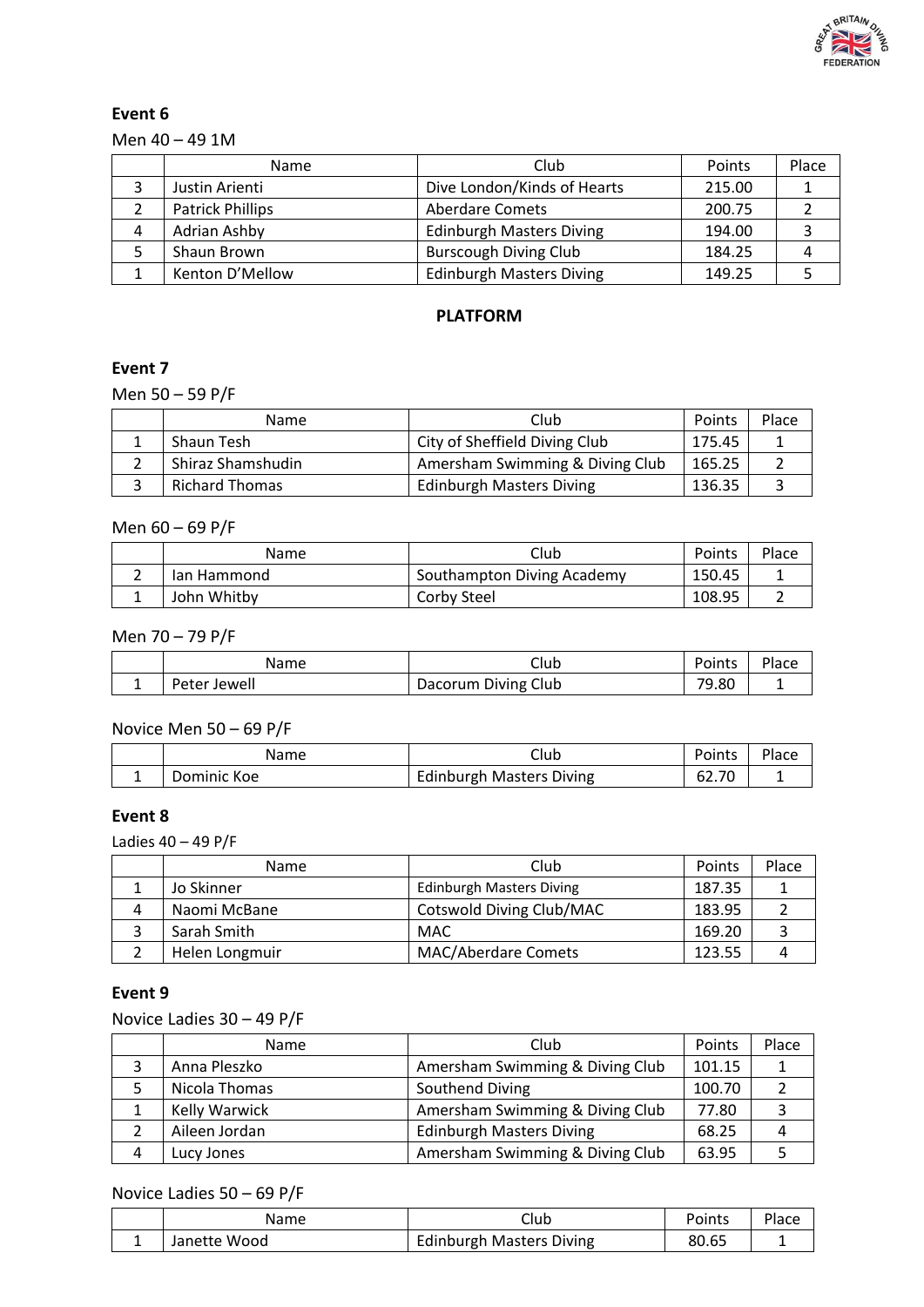

Men 16 – 29 P/F

|   | <b>Name</b>             | Club                                | Points | Place |
|---|-------------------------|-------------------------------------|--------|-------|
|   | lain St John            | City of Sheffield Diving Club       | 203.15 |       |
|   | Samuel Carson           | <b>MAC Dive Team</b>                | 197.10 |       |
| 4 | <b>Martin Donnelly</b>  | <b>Barnett Copthall Diving Club</b> | 174.80 |       |
|   | <b>Samuel Mansfield</b> | Southend Diving                     | 173.25 |       |

Men 30 – 39 P/F

| Name              | Club        | Points | Place |
|-------------------|-------------|--------|-------|
| Volodymyr Morskyy | Dive London | 158.25 |       |
| Jackie Cheung     | Dive London | 129.90 |       |

Men 40 – 49 P/F

|   | <b>Name</b>             | Club                            | Points | Place |
|---|-------------------------|---------------------------------|--------|-------|
|   | Adrian Ashby            | <b>Edinburgh Masters Diving</b> | 151.75 |       |
|   | <b>Patrick Phillips</b> | <b>Aberdare Comets</b>          | 151.55 |       |
| 4 | Justin Arienti          | Dive London/Kinds of Hearts     | 133.25 |       |
|   | Kenton D'Mellow         | <b>Edinburgh Masters Diving</b> | 97.00  |       |

Novice Men 30 – 49 P/F

| Name      | Club                            | Points | Place |
|-----------|---------------------------------|--------|-------|
| Chris Law | <b>Edinburgh Masters Diving</b> | 96.00  |       |

Novice Men 16 – 29 P/F

| Name                    | Club            | Points    | Place |
|-------------------------|-----------------|-----------|-------|
| $\sim$<br>Simon Roberts | Southend Diving | ⊸<br>3.40 |       |

# **Sunday**

# **Event 11**

Ladies 16 – 29 P/F

|   | Name                  | Club                            | Points | Place |
|---|-----------------------|---------------------------------|--------|-------|
| 3 | Katie Cripps          | Luton Diving Club               | 257.00 |       |
| 5 | Ceri Grace Ewing      | Southend Diving                 | 205.30 |       |
| 4 | Kirsty Beighton       | Dive London                     | 194.60 |       |
| 6 | Alliyah Omar          | Luton Diving Club               | 183.70 |       |
|   | Charlotte Sykes       | Luton Diving Club               | 178.60 |       |
|   | <b>Marianne Capes</b> | <b>Edinburgh Masters Diving</b> | 167.45 |       |
|   | Rachel Cleal          | Southampton                     | 132.95 |       |

Ladies 30 – 39 P/F

| Name        | Club                | Points | Place |
|-------------|---------------------|--------|-------|
| Eve Coomber | Cambridge Dive Team | 164.10 |       |

Ladies 50 – 59 P/F

| <b>Name</b>           | Club                          | Points | Place |
|-----------------------|-------------------------------|--------|-------|
| Carolyn Haith         | Cambridge Dive Team           | 146.25 |       |
| Kay Neale             | Dundee City Aquatics Diving   | 133.50 |       |
| <b>Caroline Moore</b> | City of Sheffield Diving Club | 83.60  |       |

Ladies 70 – 79 P/F

|          | Name                      | Club               | Points                       | $D = 0$<br>1dCE |
|----------|---------------------------|--------------------|------------------------------|-----------------|
| <b>.</b> | $\sim$<br>i lenni<br>:kev | Diving<br>Southend | $\neg$<br><b>OL</b><br>⊥∪J., | -               |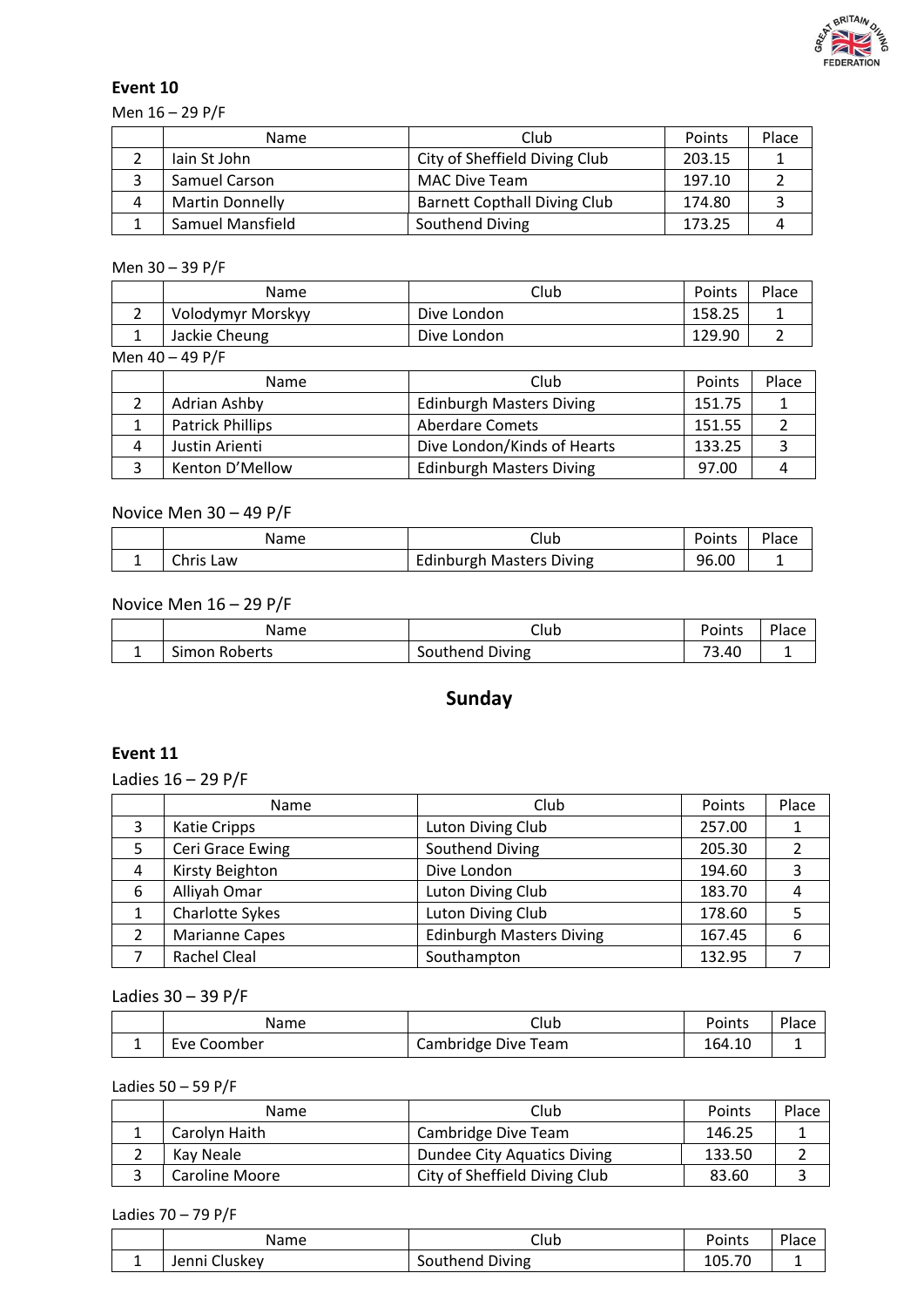

Men 16 – 29 3M

| <b>Name</b>            | Club                                | Points | Place |
|------------------------|-------------------------------------|--------|-------|
| Hudson Lawrence        | Southend Diving                     | 335.15 |       |
| Adam Abbott            | Dive London                         | 305.80 |       |
| <b>Martin Donnelly</b> | <b>Barnett Copthall Diving Club</b> | 216.85 |       |
| Sam Owen               | Corby/Hemel Hempstead               | 180.55 |       |

### Men 30 – 39 3M

| Name              | Club        | Points | Place |
|-------------------|-------------|--------|-------|
| Stephen Raine     | Amersham    | 173.65 |       |
| Jackie Cheung     | Dive London | 170.80 |       |
| Volodymyr Morskyy | Dive London | 169.60 |       |

# **Event 13**

Novice Men 30 – 49 3M

| Name          | Club                            | Points | Place |
|---------------|---------------------------------|--------|-------|
| Chris Law     | <b>Edinburgh Masters Diving</b> | 85.80  |       |
| Nathan Thomas | Aberdare Comets                 | 84.00  |       |

## Novice Men 50 – 69 3M

| Name        | Club                            | Points | Place |
|-------------|---------------------------------|--------|-------|
| Dominic Koe | <b>Edinburgh Masters Diving</b> | 107.10 |       |

# **Event 14**

Ladies 40 – 49 1M

|   | Name           | Club                            | Points | Place |
|---|----------------|---------------------------------|--------|-------|
| 4 | Naomi McBane   | Cotswold Diving/MAC             | 225.60 |       |
|   | Jo Skinner     | <b>Edinburgh Masters Diving</b> | 206.05 |       |
|   | Kelly Warwick  | Amersham Swimming & Diving Club | 164.35 |       |
|   | Helen Longmuir | <b>MAC/Aberdare Comets</b>      | 146.10 |       |
|   | Daiva Edwards  | Dive London                     | 135.90 |       |

### Ladies 50 – 59 1M

| Name           | Club                        | Points | Place |
|----------------|-----------------------------|--------|-------|
| Kav Neale      | Dundee City Aquatics Diving | 154.10 |       |
| Carolyn Haith  | Cambridge Dive Team         | 149.95 |       |
| Caroline Moore | City Of Sheffield           | 114.25 |       |

#### Ladies 60 – 69 1M

| <b>Name</b>          | Club                            | Points | Place |
|----------------------|---------------------------------|--------|-------|
| Barbara McNally      | Highgate Diving Club            | 150.40 |       |
| Charlotte Bornebusch | <b>High Diving Denmark</b>      | 132.80 |       |
| Janette Wood         | <b>Edinburgh Masters Diving</b> | 119.15 |       |

# Ladies 70 – 79 1M

|               | Name          | Club            | Points             | Place |
|---------------|---------------|-----------------|--------------------|-------|
| <u>. на с</u> | Jenni Cluskev | Southend Diving | フロ<br>110<br>----- |       |

# Ladies 80+ 1M

|          | Name      | Club                 | Points | Place |
|----------|-----------|----------------------|--------|-------|
| <b>.</b> | Jose Adam | Highworth Phoenix DC | 84.80  |       |